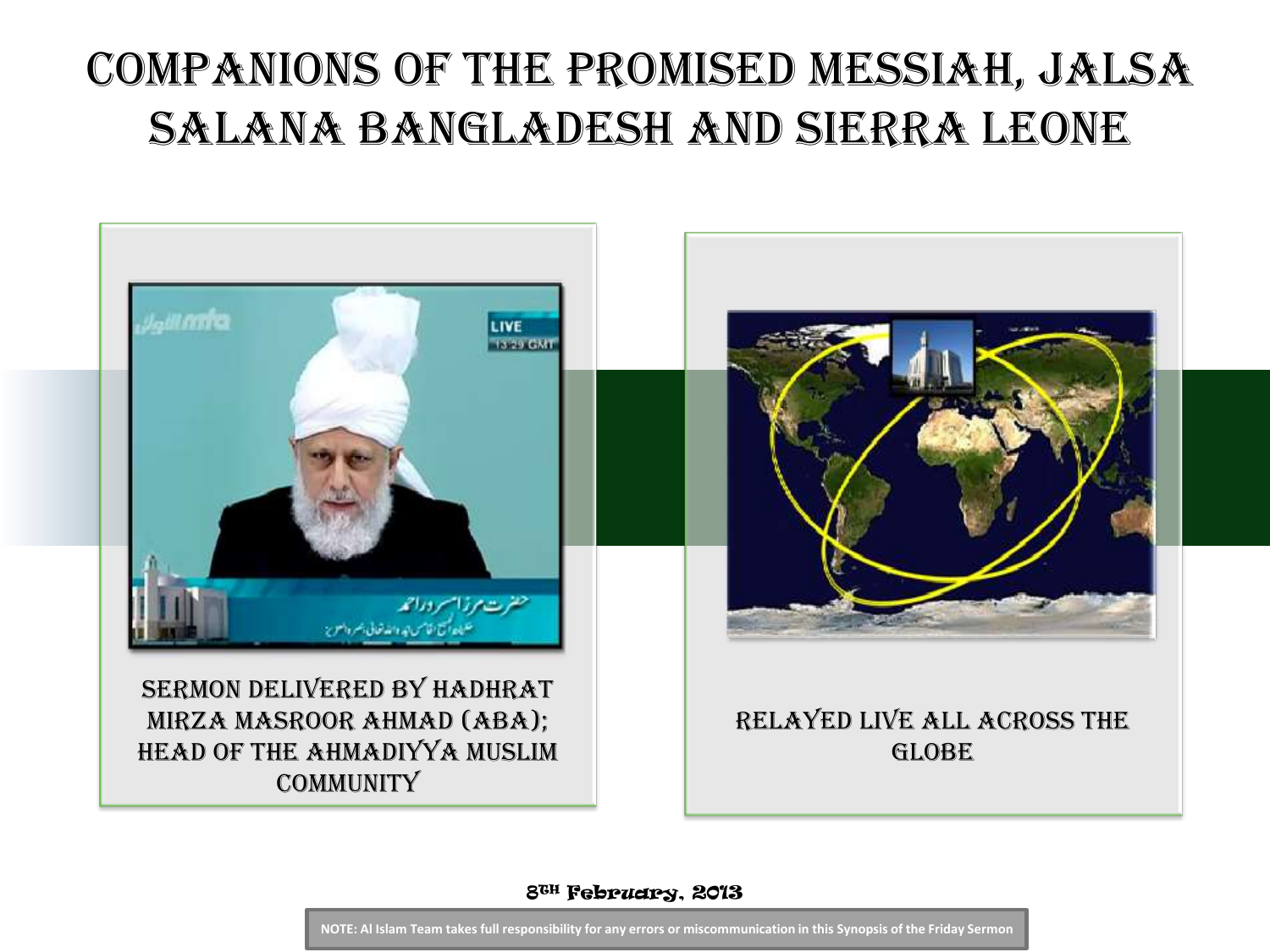

Hadhrat Khalifatul Masih continued with the theme of relating incidents of companions of the Promised Messiah (on whom be peace) who were guided by true dreams and visions

He said these incidents illustrate their connection with God and God's connection with them

Next Hadhrat Khalifatul Masih said that today the Jalsa Salana in Bangladesh and Sierra Leone will commence

Request for special prayers for Jalsa Salana Bangladesh where extremist have caused damage of tens of millions by setting fire to Jalsa venue after vandalising the site

Prayers for Jalsa Salana Sierra Leon

Next Hadhrat Khalifatul Masih announced three funeral Prayers in absentia

18 January, 2013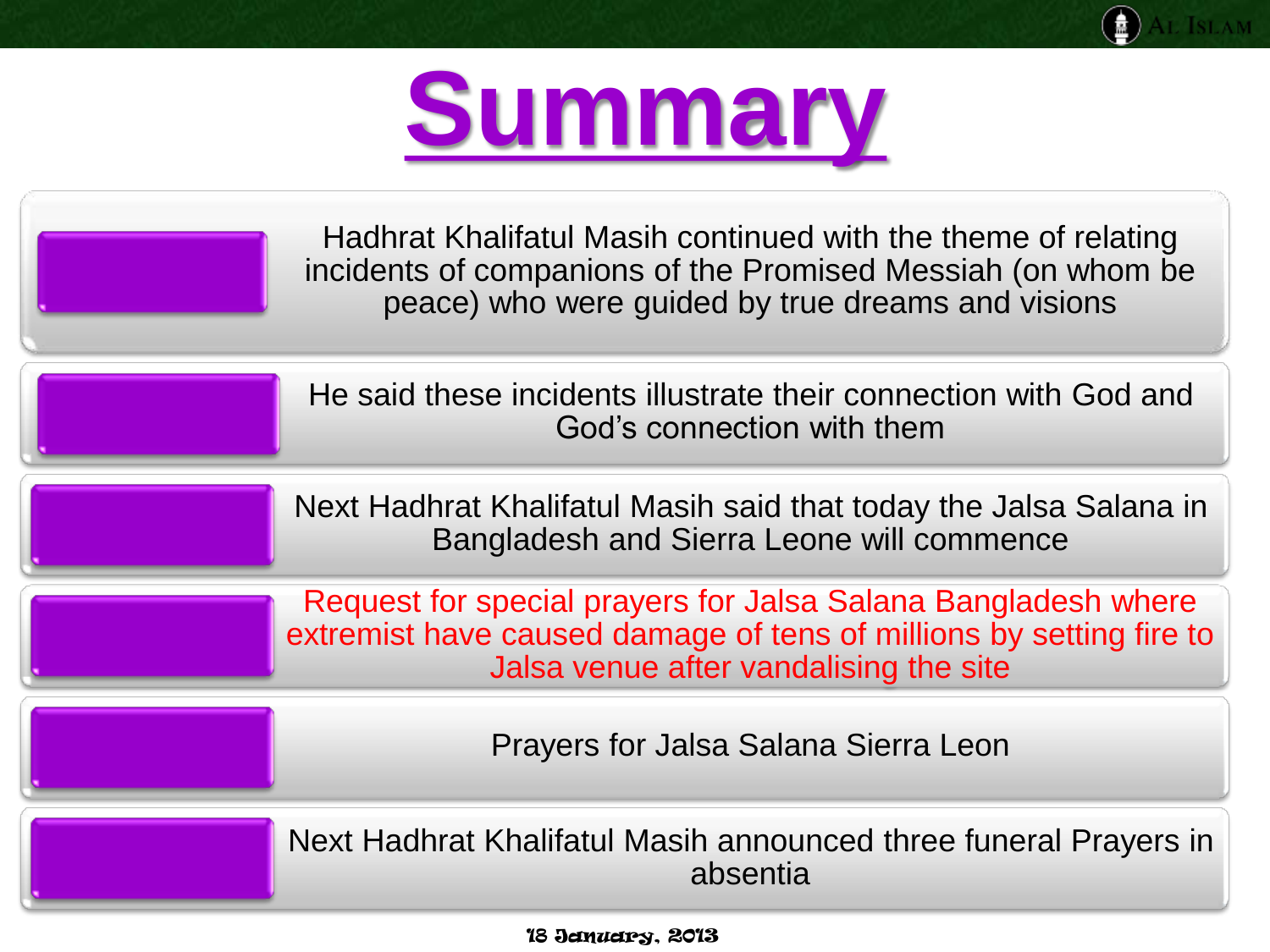- **Some unnatural acts**
- **Earthquakes and natural disasters**
	- **Spread of Islam**

**Jalsa Salana in Bangladesh and Sierra Leone**

**Funeral prayers**

8TH February, 2013



Hadhrat Khalifatul Masih continued with the theme of relating incidents of companions of the Promised Messiah (on whom be peace) who were guided by true dreams and visions

He said these incidents illustrate their connection with God and God's connection with them as well as His dealing with them.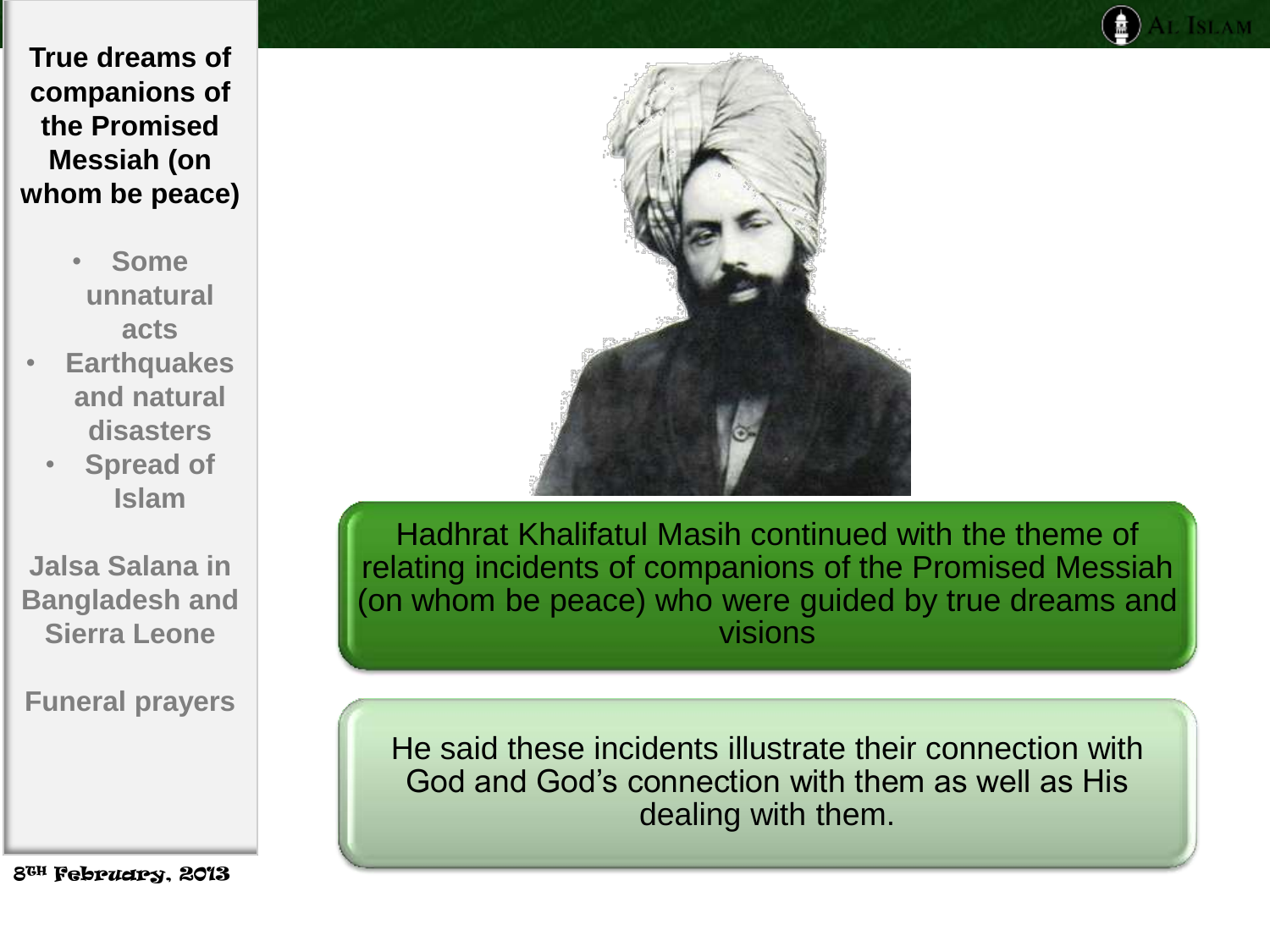

• **Some unnatural acts**

- **Earthquakes and natural disasters**
	- **Spread of Islam**

**Jalsa Salana in Bangladesh and Sierra Leone**

**Funeral prayers**

8TH February, 2013

**Hadhrat Muhammad Zuhur ud Din sahib (may Allah be pleased with him)**: He took Bai'at in 1905. He relates:

One day while in a state of starvation I saw a dream that a woman in blue clothes comes to our house holding a bowl of milk. She gives the milk to me to drink and tells me there is some sugar in the milk and that I should mix it. Just as I started mixing the sugar, I awoke.

A short while later a woman wearing blue clothes came to our house holding a bowl. The dream came true word to word

Hadhrat Khalifatul Masih said that sometimes God makes dream fulfil with literal interpretation as here a pious person's starvation was alleviated. That is how His Power manifests and He puts it in the heart of a pious woman to alleviate someone's hunger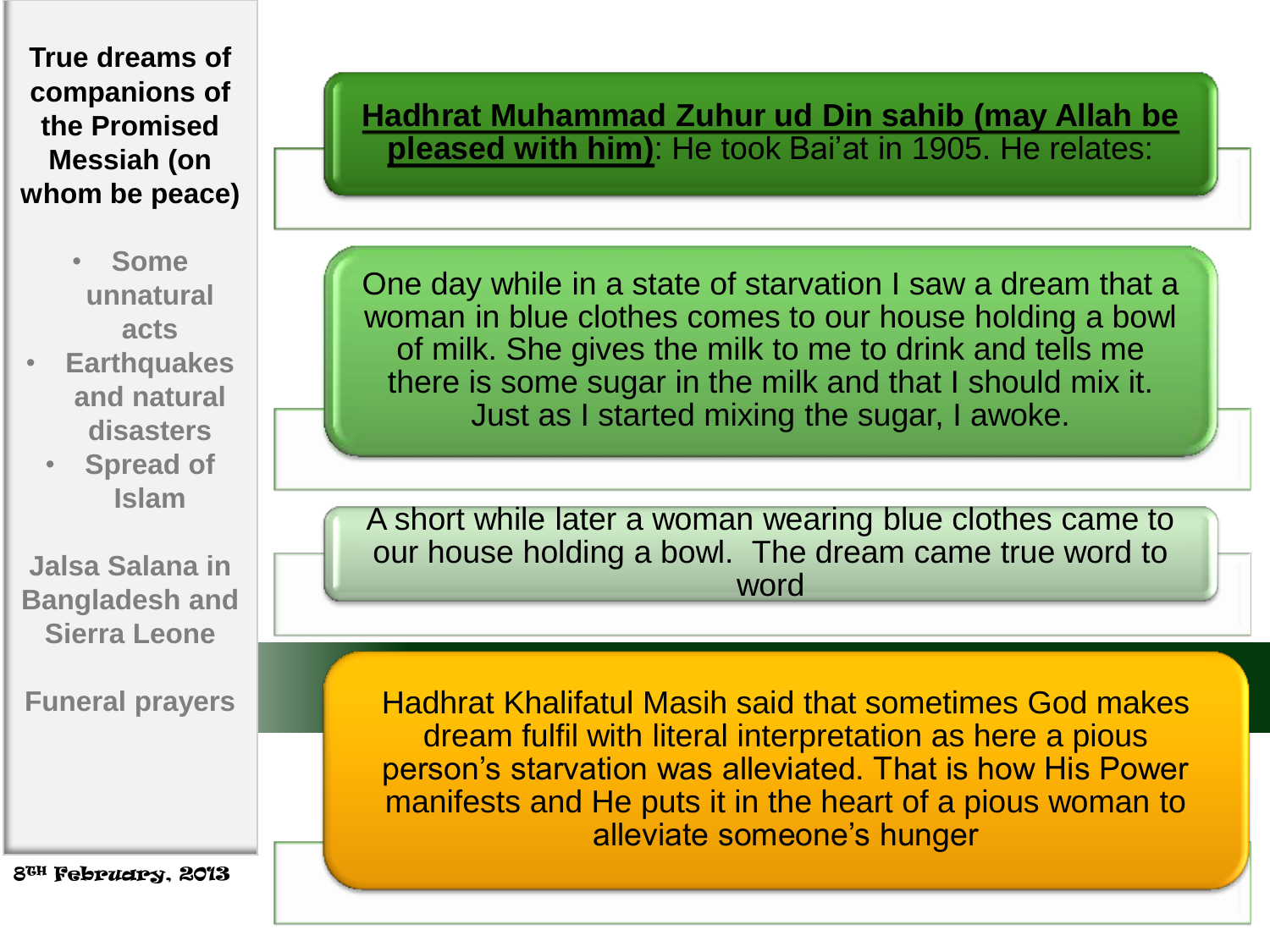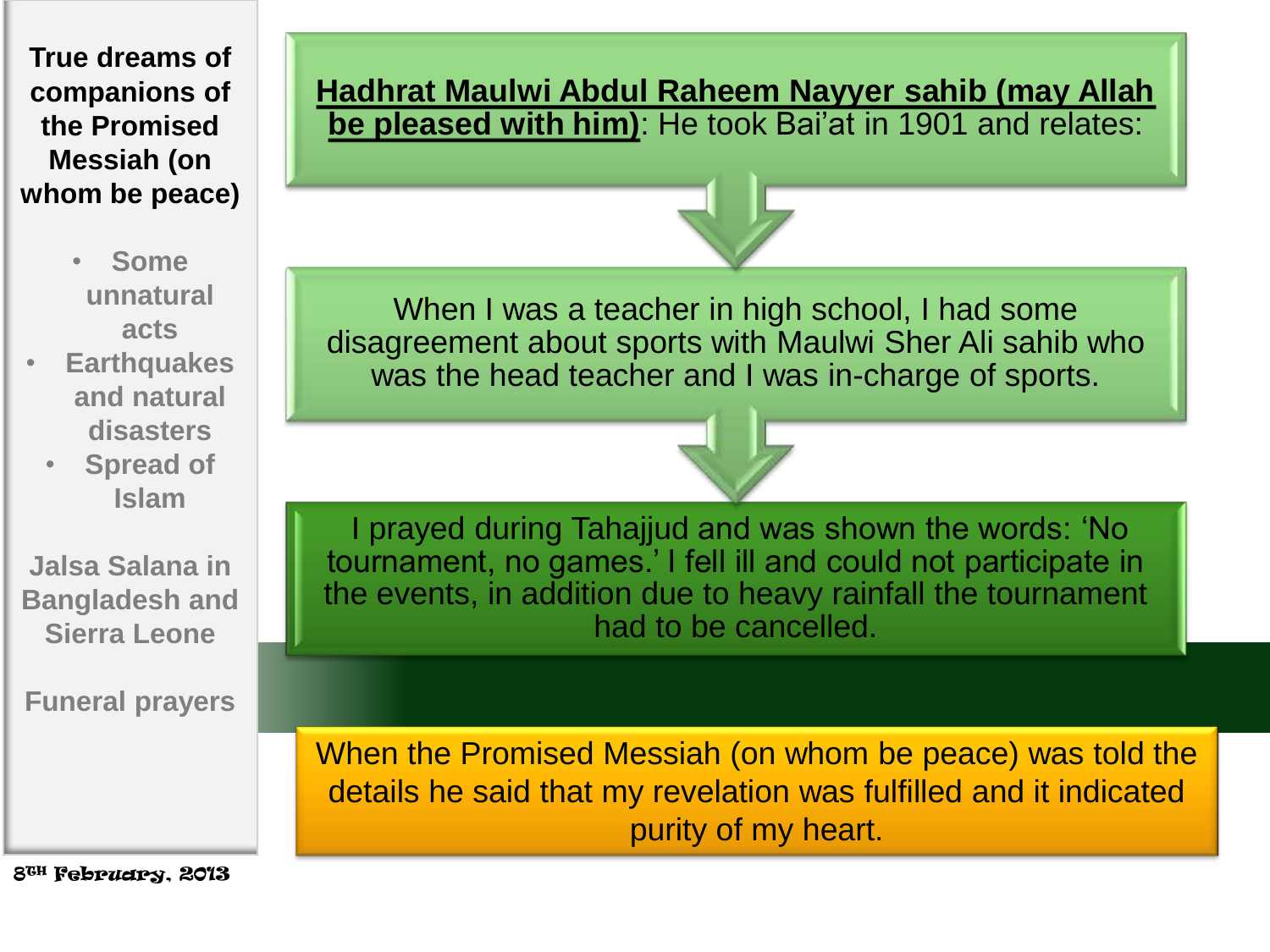- **Some unnatural acts**
- **Earthquakes and natural disasters**
	- **Spread of Islam**

**Jalsa Salana in Bangladesh and Sierra Leone**

**Funeral prayers**

8TH February, 2013

**Hadhrat Sheikh Atta Muhammad sahib (may Allah be pleased with him**): He relates:

I related my dream to the Promised Messiah (on whom be peace) in which I am eating a sweet melon but when I give a slice of the melon to my son it turns dry.

> The Promised Messiah (on whom be peace) interpreted this dream to signify that I would have another son who would pass away.

> > This is exactly how the events took place; I had another son who passed away at the age of eleven months.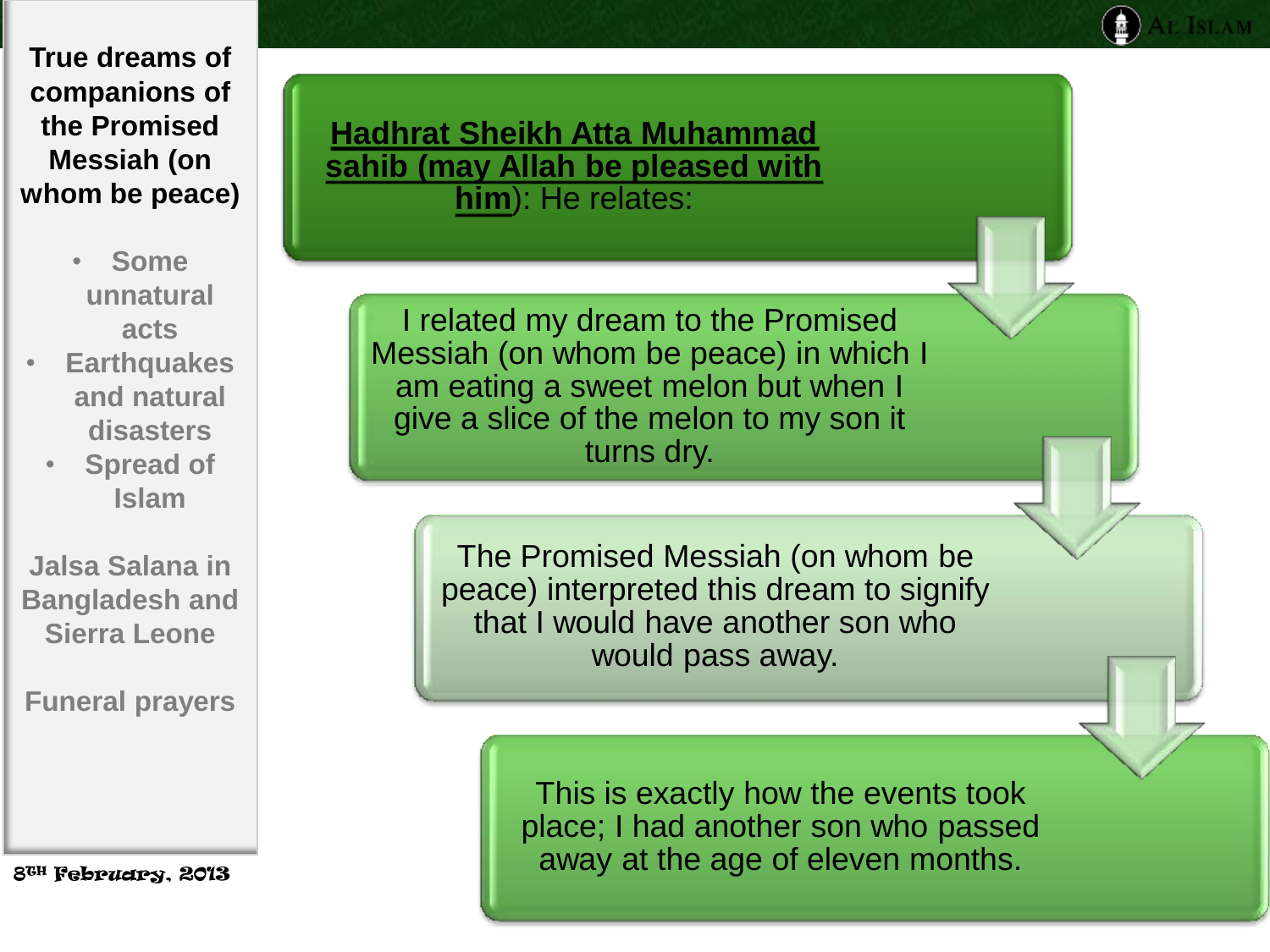> • **Some unnatural acts**

• **Earthquakes and natural disasters**

• **Spread of Islam** 

**Jalsa Salana in Bangladesh and Sierra Leone**

**Funeral prayers**

**Hadhrat Ameer Khan sahib (may Allah be pleased with him):**  He took Bai'at in 1903 and has related many dreams. He relates

I saw a dream in 1912 that a baby boy is born to my family. I am embracing him and reciting Durud but the baby is weak. In 1913 a baby boy was born to my family who was named Abdullah Khan by Hadhrat Khalifatul Masih I (may Allah be pleased with him) and his weakness remains to this day at the age of 24 years.

He saw in a dream that a Hindu Sadhu suffering from Leprosy was promoting monasticism. It was explained to me that leprosy signified going against the laws of nature.

Hadhrat Khalifatul Masih explained that dreams have different interpretations. Sometimes people indulge in accusations as a result of dreams and also become anxious.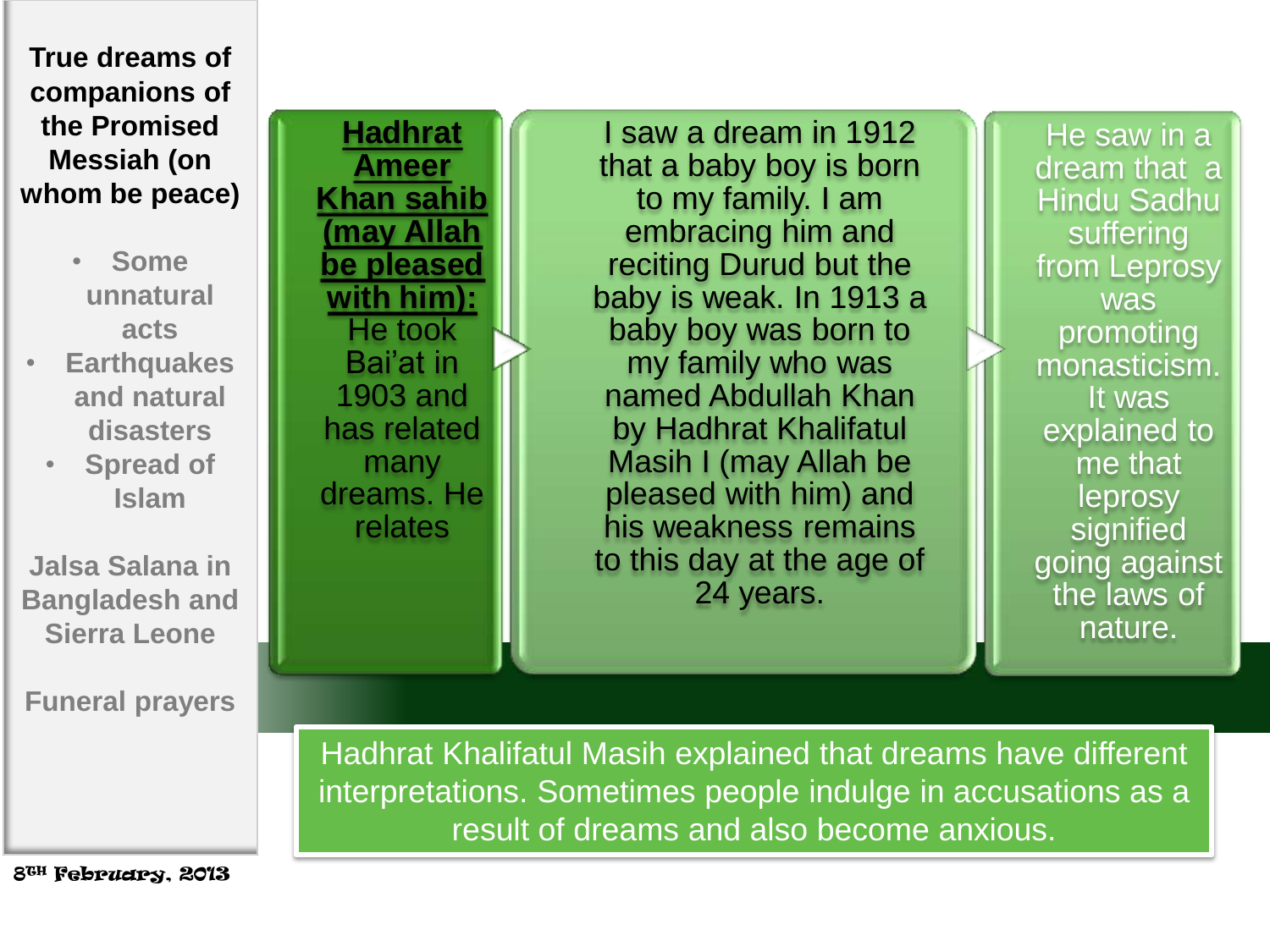## • **Some unnatural acts**

- **Earthquakes and natural disasters**
	- **Spread of Islam**

**Jalsa Salana in Bangladesh and Sierra Leone**

**Funeral prayers**

Hadhrat Khalifatul Masih remarked: 'Similarly, unnatural acts which are against Divine laws are being accepted by parliaments and legislative bodies'.

In such instances God's law comes into action and can lead to the destruction of nations.

Thus, Ahmadis living in many countries, where the worldly people wish to make every unnatural act part of their law, should say a lot of Istaghfar these days, so that they are not part of this.'

8TH February, 2013

[http://www.telegraph.co.uk/news/politics/9849573/Gay-marriage-](http://www.telegraph.co.uk/news/politics/9849573/Gay-marriage-MPs-vote-in-favour-of-same-sex-weddings-as-it-happened.html)[MPs-vote-in-favour-of-same-sex-weddings-as-it-happened.html](http://www.telegraph.co.uk/news/politics/9849573/Gay-marriage-MPs-vote-in-favour-of-same-sex-weddings-as-it-happened.html)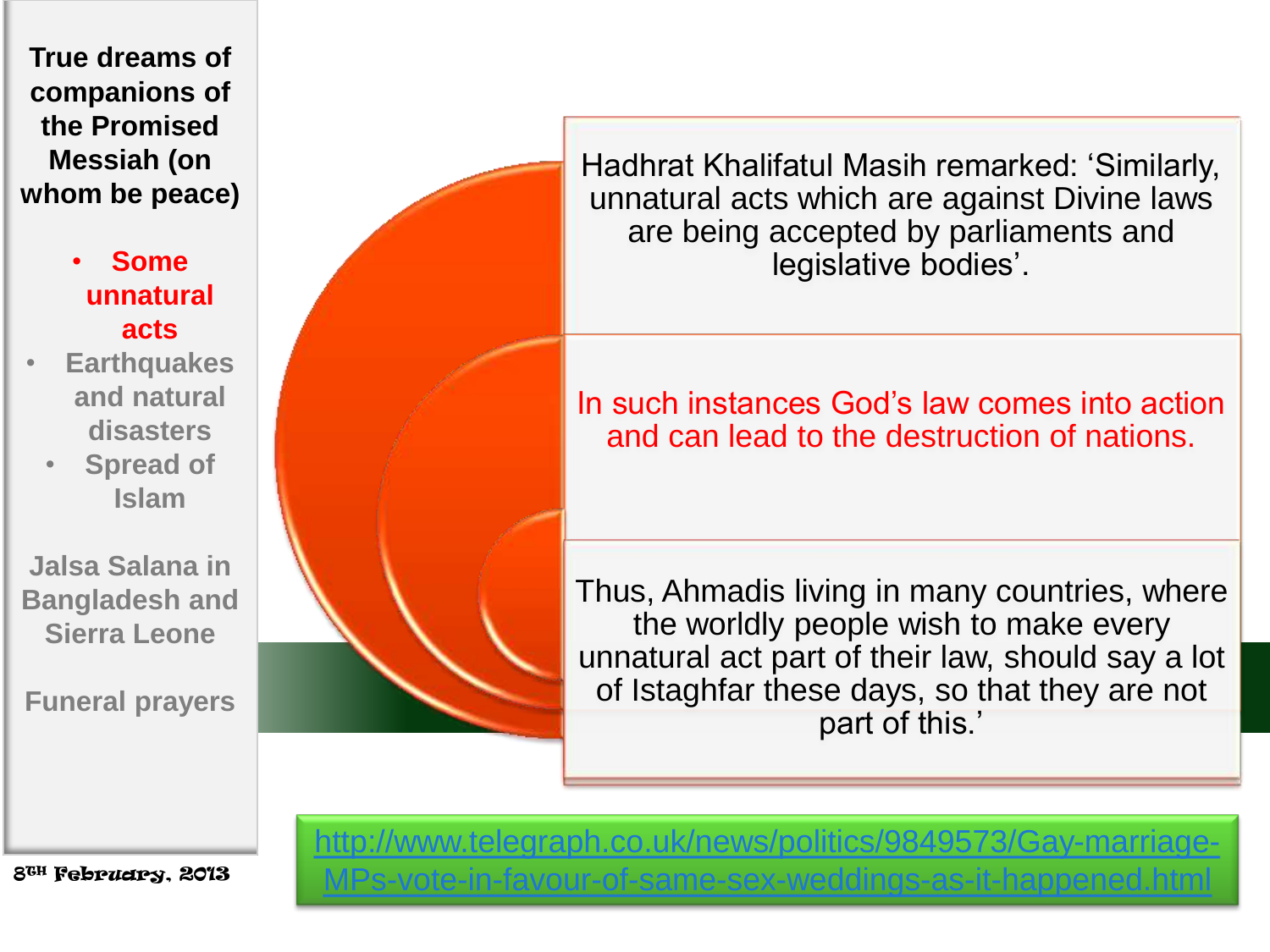> • **Some unnatural acts**

• **Earthquakes and natural disasters**

> • **Spread of Islam**

**Jalsa Salana in Bangladesh and Sierra Leone**

**Funeral prayers**

8TH February, 2013

**Hadhrat Ameer Khan sahib (may Allah be pleased with** 

**him)** also relates :

I had a dream in June1905 that I am catching fish in clear water, when there is a storm followed by an earthquake.

> ..and it is put in my heart to prostrate because a stronger earthquake was to follow.

Then a mighty earthquake came causing a lot of destruction.

Hadhrat Khalifatul Masih said that one should not be blasé about earthquakes and other natural disasters. Rather one should always turn to God and be drawn to Him then alone can one be saved. There are many prophecies of earthquakes and natural disasters pertaining to this age, which is the age of the Promised Messiah. So this also indicates that one should turn to God.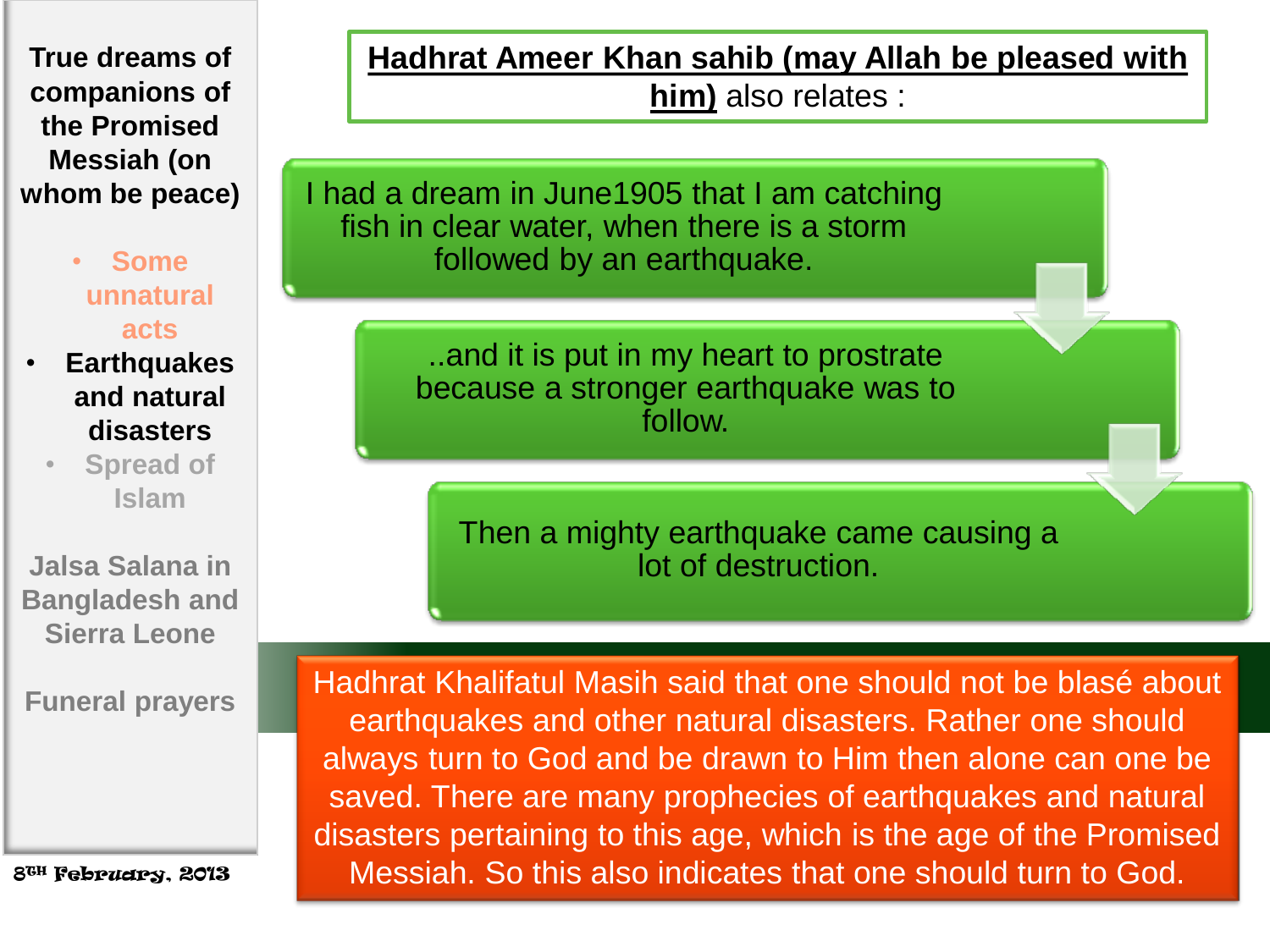- **Some unnatural acts**
- **Earthquakes and natural disasters**
	- **Spread of Islam**

**Jalsa Salana in Bangladesh and Sierra Leone**

**Funeral prayers**

8TH February, 2013

Another 1905 dream of Ameer Khan sahib is:

There is heavy rainfall and stormy wind and people are running to a field away from under a tree lest it crashes on them.

However, poor people gather under the tree to shelter from the storm. Just then those in the field are perished in the storm.

**Hadhrat** Khalifatul Masih said the moral here is that usually it is the poor who accept Prophets of God and try and come under their shelter.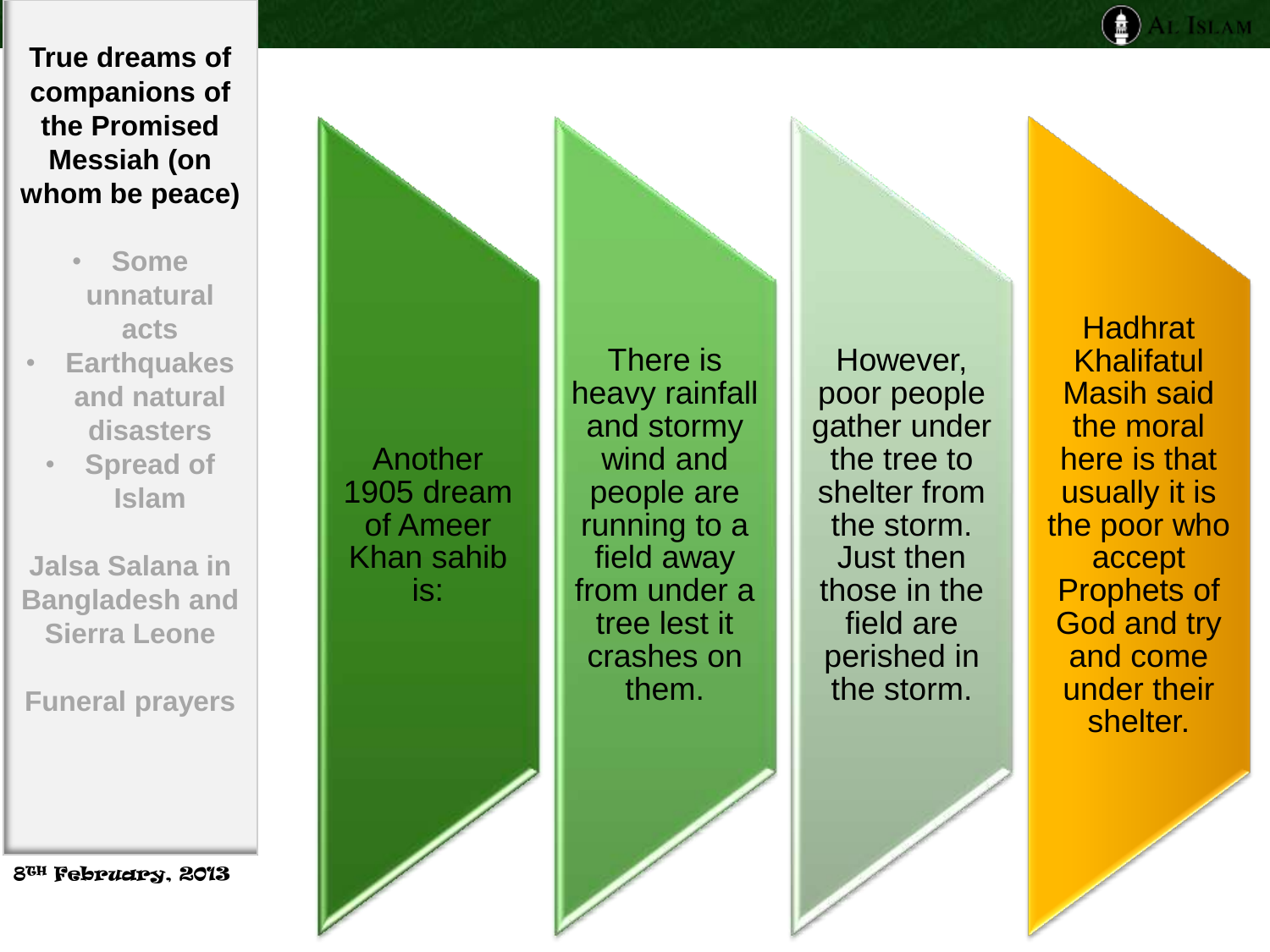- **Some unnatural acts**
- **Earthquakes and natural disasters**
	- **Spread of Islam**

**Jalsa Salana in Bangladesh and Sierra Leone**

**Funeral prayers**

8TH February, 2013

In June 1905 he had another dream: I saw that the Promised Messiah (on whom be peace) is worshiping God in my house. After completing his worship he mounts a horse and after travelling a short distance says that Hadhrat Nur ud Din should be told to quickly get ready. He then writes a note telling Hadhrat Nur ud Din to bring along cash and jewels etc. I offer to take the note to Hadhrat Nur ud Din and deliver it. When we reach Makkah we see small hillocks with pebbles and lime and amidst them are streams of clear water. I realise that it is merely God's grace that clear water is flowing in this manner and if an earthquake knocks down the hillocks the clear water would be polluted.

Hadhrat Khalifatul Masih said that God knows what is the real interpretation of this dream but it could indicate that the followers of the true and ardent devotee of the Holy Prophet (peace and blessings of Allah be on him) will once again cleanse the world with the purifying teaching of real Islam from the Holy Makkah; this beneficence will continue under the auspices of Khilafat and different nations will benefit from it.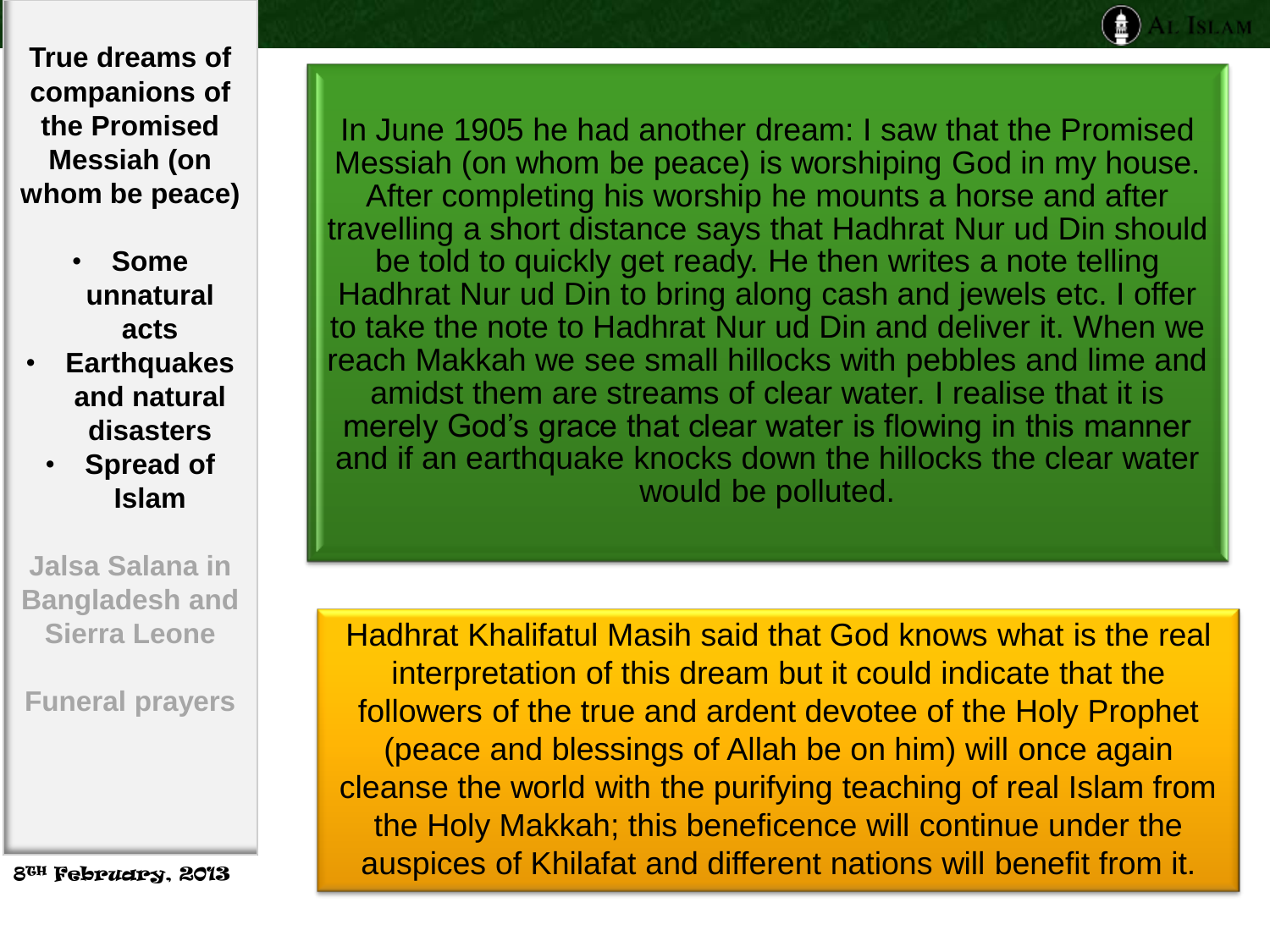> • **Some unnatural acts**

- **Earthquakes and natural disasters**
	- **Spread of Islam**

**Jalsa Salana in Bangladesh and Sierra Leone**

**Funeral prayers**

8TH February, 2013

Ameer Khan sahib also saw the following dreams: I saw solar eclipse in a dream a few days before the passing away of Hadhrat Khalifatul Masih I (may Allah be pleased with him) from which I understood his demise.

On the might of 13 March 1914 I saw a dream in which a stream of honey is flowing down from a beehive and we are all gathering it in utensils.

Hadhrat Khalifatul Masih I (may Allah be pleased with him) says in the dream, Maulwi Sher Ali should bathe my body before funeral. He is my brother and very pious. I relayed this dream to Sahibzada Mirza Bashir ud Din Mahmood Ahmad in time.

It was Maulwi Sher Ali sahib who gave Hadhrat Khalifatul Masih I (may Allah be pleased with him) the bath before funeral. I do not know if this was due to a direct result of my dream or not but my dream was fulfilled.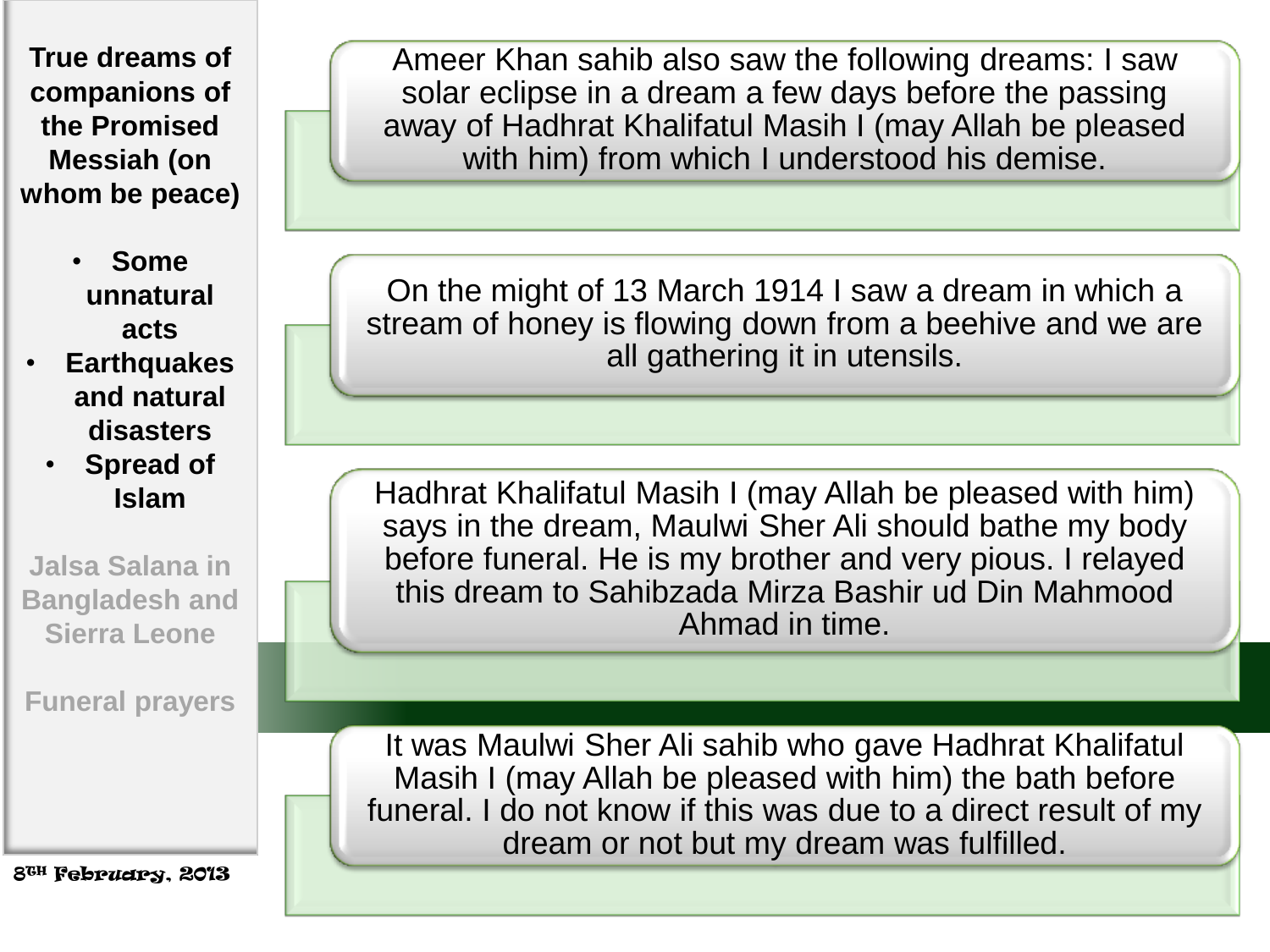- **Some unnatural acts**
- **Earthquakes and natural disasters**
	- **Spread of Islam**

**Jalsa Salana in Bangladesh and Sierra Leone**

**Funeral prayers**

8TH February, 2013

**Hadhrat Mian Imam Din Saikhwani sahib (may Allah be pleased with him):** He took Bai'at in 1899. He relates:

Once the Promised Messiah (on whom be peace) was strolling that I gave him some money which was perhaps a few Rupee short of 20.

> I said, 'Hudhur I had seen a dream in which I gave you this amount.'

The Promised Messiah (on whom be peace) accepted the money.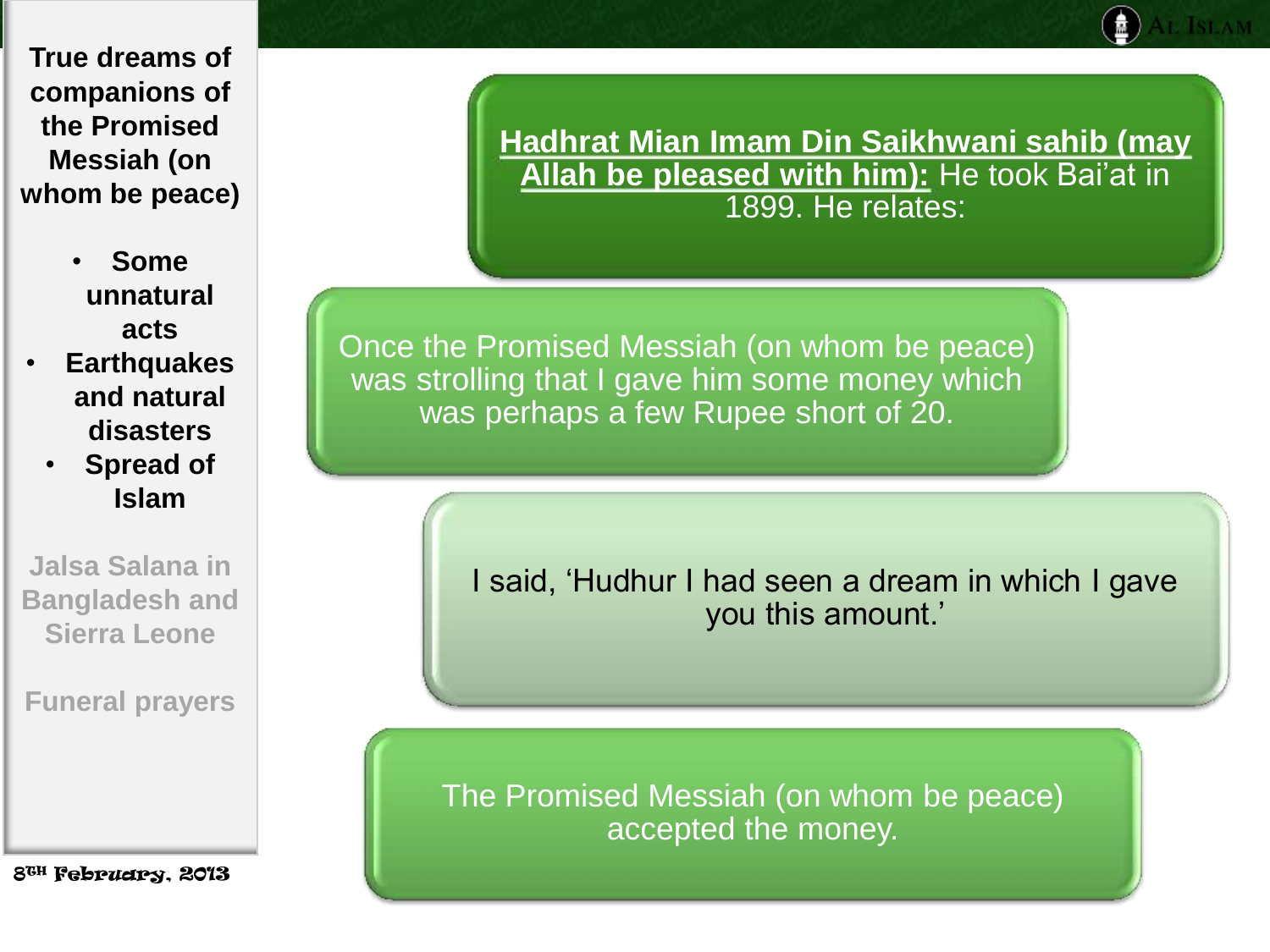- **Some unnatural acts**
- **Earthquakes and natural disasters**
	- **Spread of Islam**

**Jalsa Salana in Bangladesh and Sierra Leone**

**Funeral prayers**

**Hadhrat Abdul Sattar sahib (may Allah be pleased with him)** son of Abdullah sahib whose Bai'at is dated 1892 relates:

My wife told me that she had a dream in which the Promised Messiah (on whom be peace) gave her Rupee 2.

When the court case was won, the Promised Messiah (on whom be peace) gave me Rupee 2, I gave the money to my wife and thus the dream was fulfilled.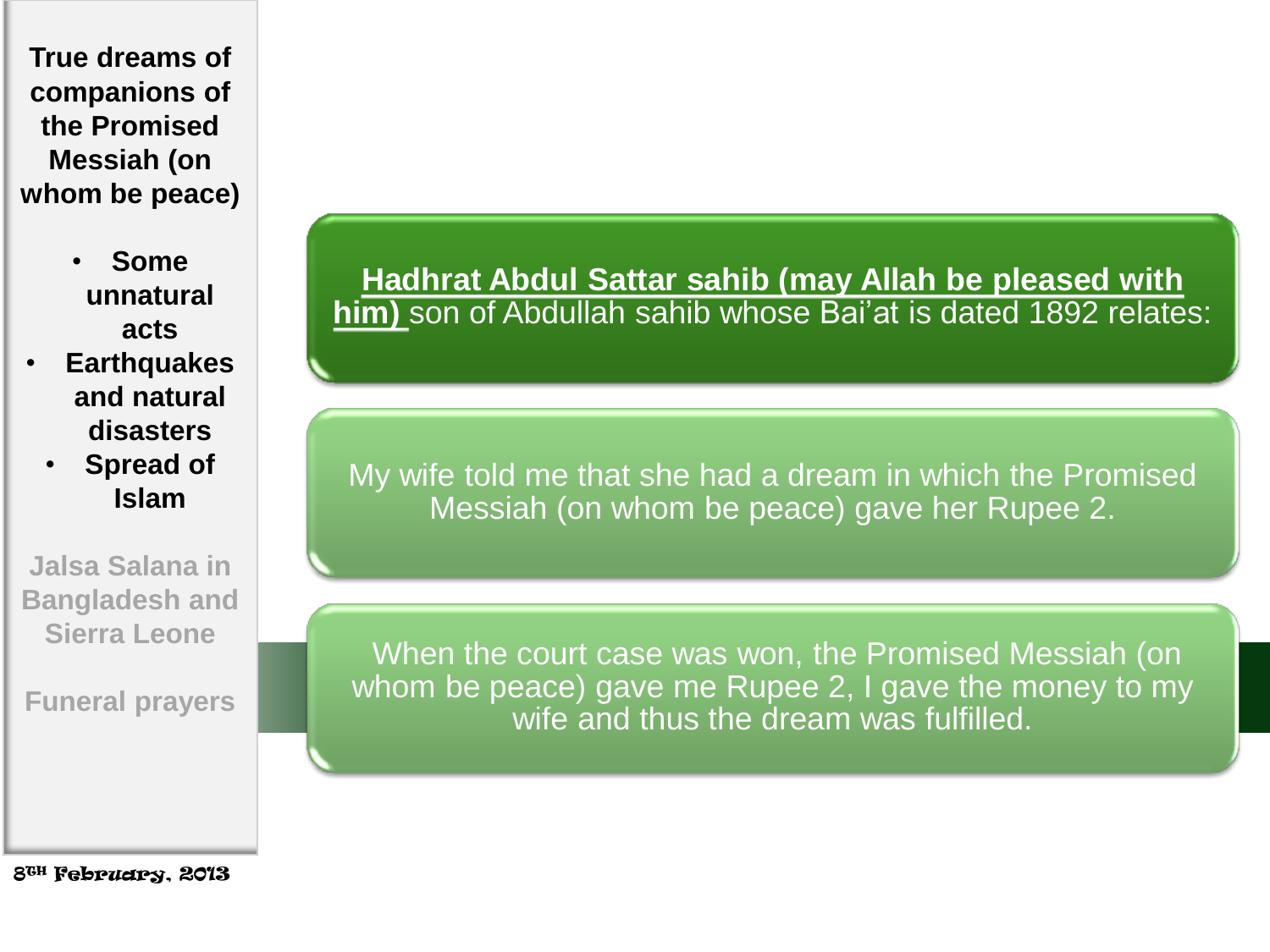- **Some unnatural acts**
- **Earthquakes and natural disasters**
	- **Spread of Islam**

**Jalsa Salana in Bangladesh and Sierra Leone**

**Funeral prayers**

**Hadhrat Mirza Afzal sahib (may Allah be pleased with him),** son of Mirza Muhammad Jalal ud Din sahib: He took Bai'at in 1895. He relates:

When the Promised Messiah (on whom be peace) came to Jhelum in 1903 I also went along. A huge crowd had gathered to see him.

The Promised Messiah (on whom be peace) said at the time that the Ahmadiyya community was God's light and it will not extinguish by people trying to turn it out.

Hadhrat Sahibzada Lateef shaheed said at this occasion that God had asked him to sacrifice/give his head three times and he will do it.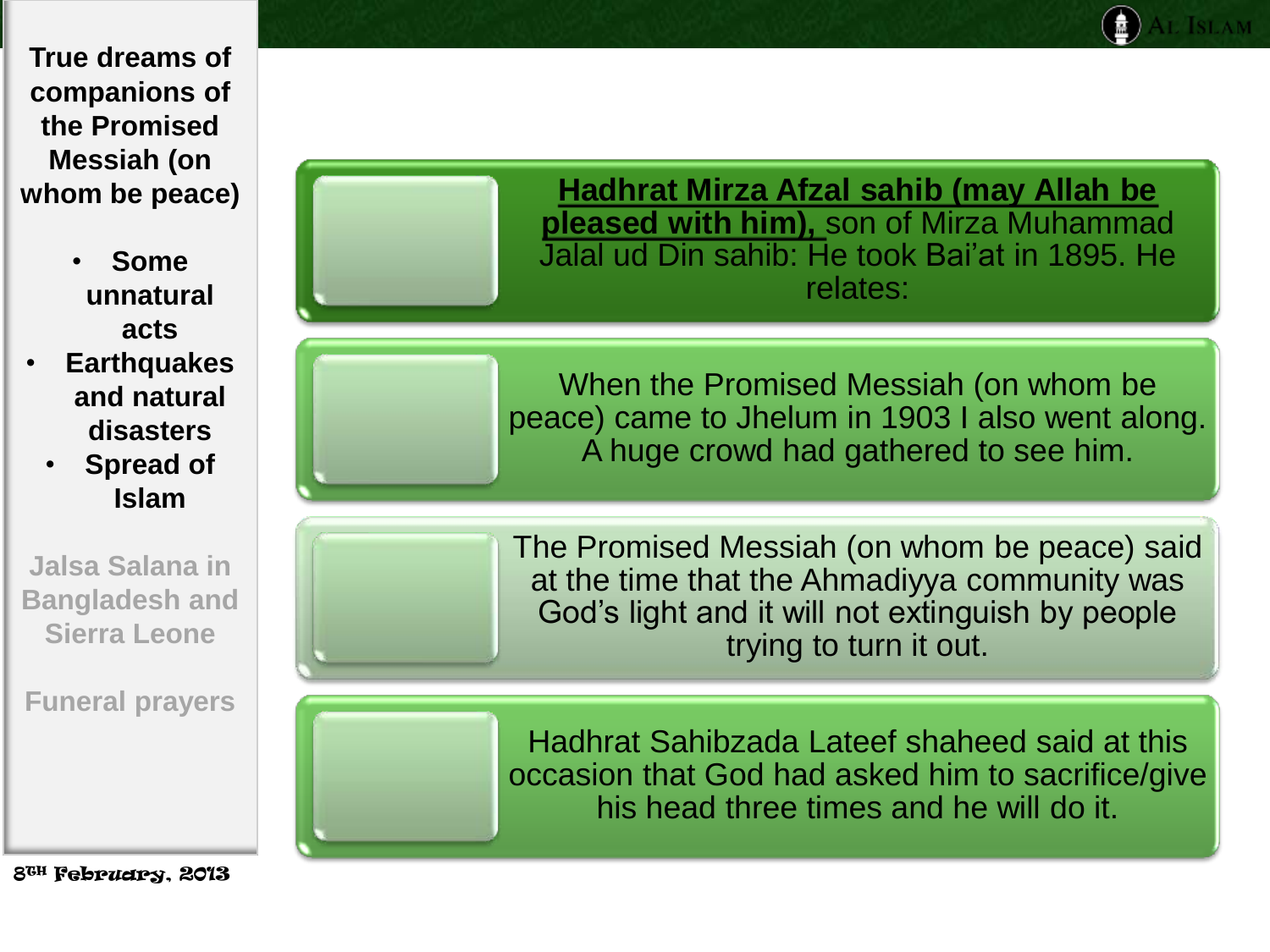- **Some unnatural acts**
- **Earthquakes and natural disasters**
	- **Spread of Islam**

**Jalsa Salana in Bangladesh and Sierra Leone**

**Funeral prayers**

**Hadhrat Khair Din sahib (may Allah be pleased with him),**  son of Mustaqeem sahib. He took his Bai'at in 1906. He relates beneficence of first Khilafat e Ahmadiyya:

I saw a dream with a wonderful royal horse near which a bed is laid out. Just then a dust storm starts blowing and it appears to be like the dust storms of summer nights. The bed is covered with dust and pebbles etc.

I start cleaning the bed and it appears to be the bed of Hadhrat Khalifatul Masih I (may Allah be pleased with him).

When I wrote to Hadhrat Khalifatul Masih I (may Allah be pleased with him) about this dream he replied, 'Whatever I have received, you have received a portion of it.'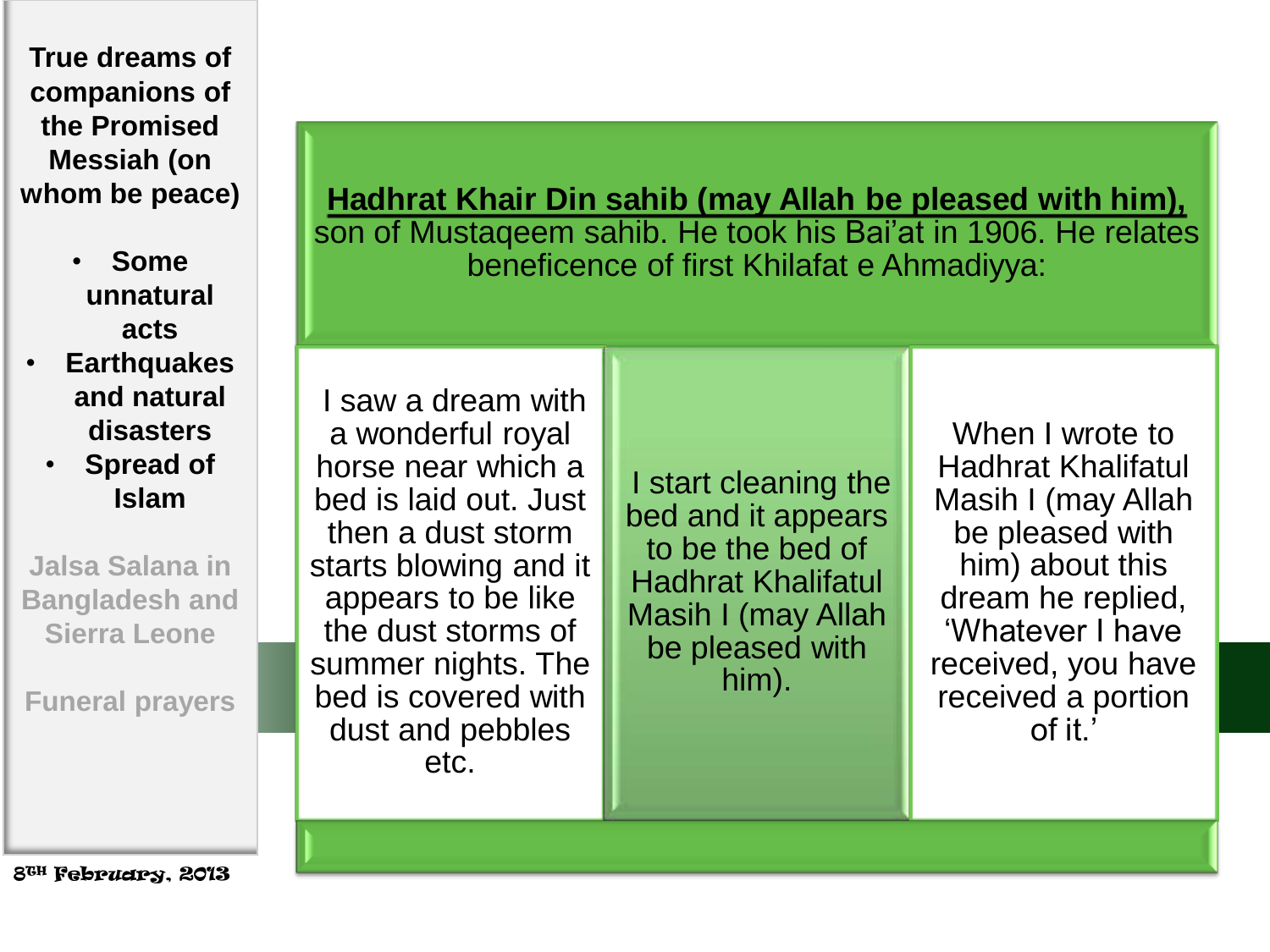- **Some unnatural acts**
- **Earthquakes and natural disasters**
	- **Spread of Islam**

**Jalsa Salana in Bangladesh and Sierra Leone**

**Funeral prayers**

8TH February, 2013

**Hadhrat Allah Ditta sahib (may Allah be pleased with him), son of Mian Abdul Sattar sahib**: He took his Bai'at in 1898. He relates:

I saw magnificent visions during the blessed time of Hadhrat Khalifatul Masih I (may Allah be pleased with him).

He saw Hadhrat Abu Bakr (may Allah be pleased with him) whom I saw in exactly the appearance of Hadhrat Khalifatul Masih I (may Allah be pleased with him) and in my heart I think this. Just then I received a revelation that Abu Bakr was in the form of Nur ud Din.

I wrote to Hadhrat Khalifatul Masih I (may Allah be pleased with him) about this and he said this was a righteous dream.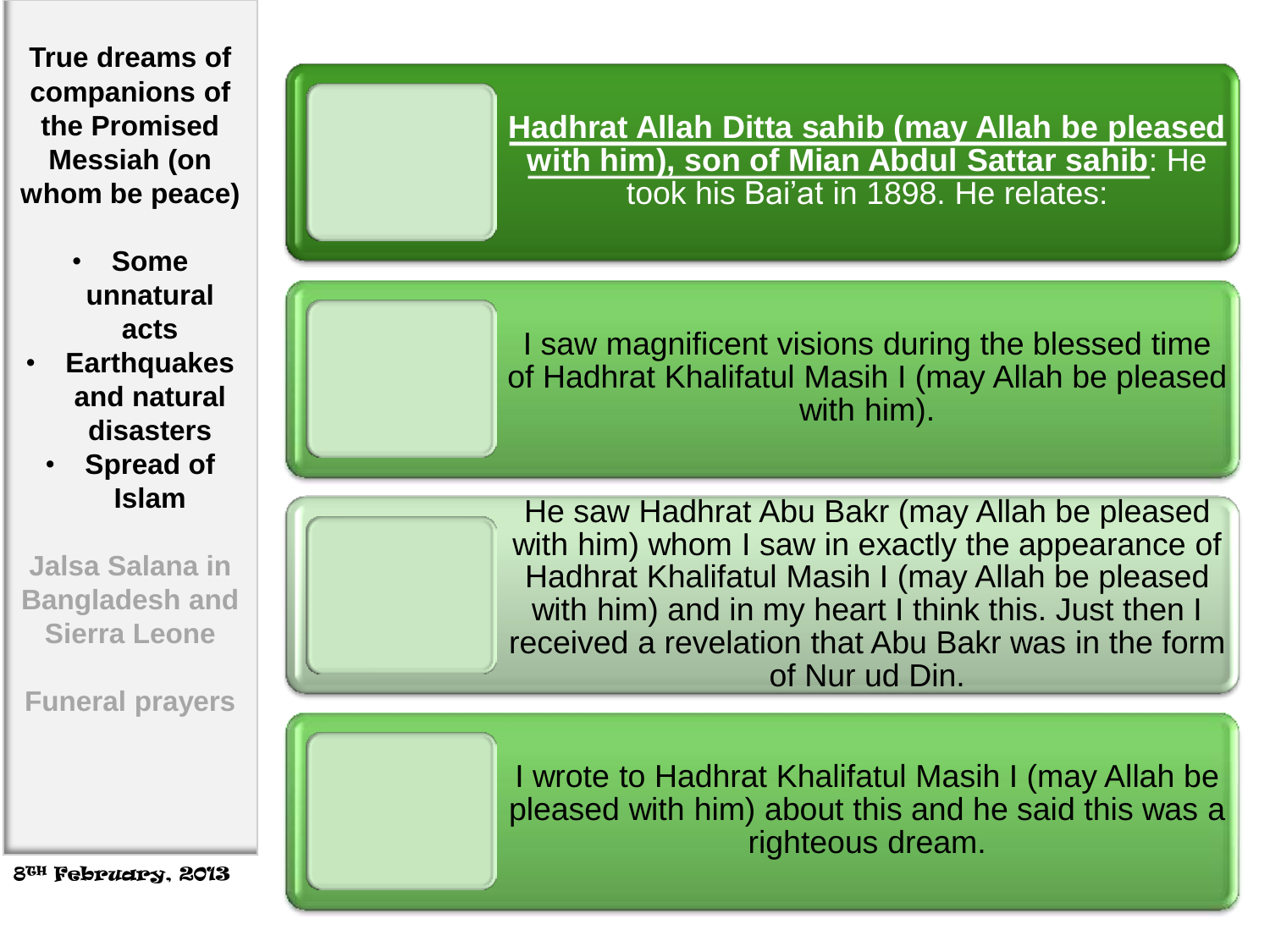- **Some unnatural acts**
- **Earthquakes and natural disasters**
	- **Spread of Islam**

**Jalsa Salana in Bangladesh and Sierra Leone**

**Funeral prayers**

8TH February, 2013

**Hadhrat Sheikh Muhammad Ismael sahib (may Allah be pleased with him) son of Sheikh Maseeta sahib**, who took Bai'at in 1894, relates a dream:

I saw that the entire Jama'at is gathered in a garden. Speeches were made about the Khilafat.

Just then Maulana Sialkoti leapt three times and presented himself before Hadhrat Maulwi Nur ud Din and asked him to take his Bai'at which he did.

Hadhrat Khalifatul Masih said this dream was seen in the lifetime of the Promised Messiah (on whom be peace). It is about Khilafat and God has always shown people such dreams regarding Khilafat.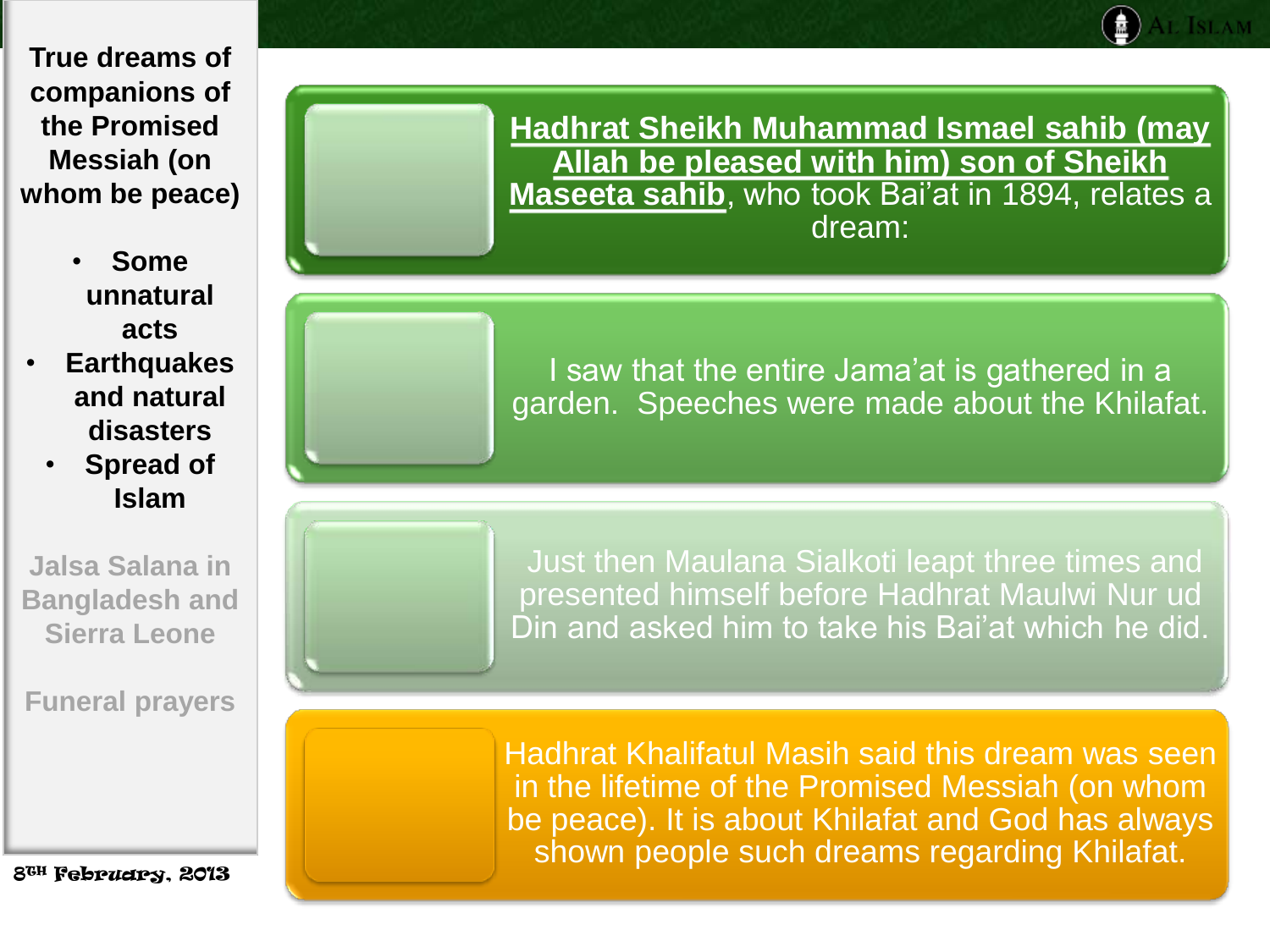

• **Some unnatural acts**

- **Earthquakes and natural disasters**
	- **Spread of Islam**

**Jalsa Salana in Bangladesh and Sierra Leone**

**Funeral prayers**

8TH February, 2013

Next Hadhrat Khalifatul Masih said that today the Jalsa Salana in Bangladesh and Sierra Leone will commence.



All the hired equipment was ruined causing loss of tens of millions. This is the stance of the so-called followers of Islam**. The Jalsa has not been cancelled**; it is going ahead at Jama'at's own site, though space will be restricted.

May God keep all the attendees, including many representatives and guests who have travelled from abroad, safe and may the Jalsa conclude safely. May He make the evil of the Mullahs rebound on them. The financial loss is huge, may God compensate. Profuse prayers should be made for this.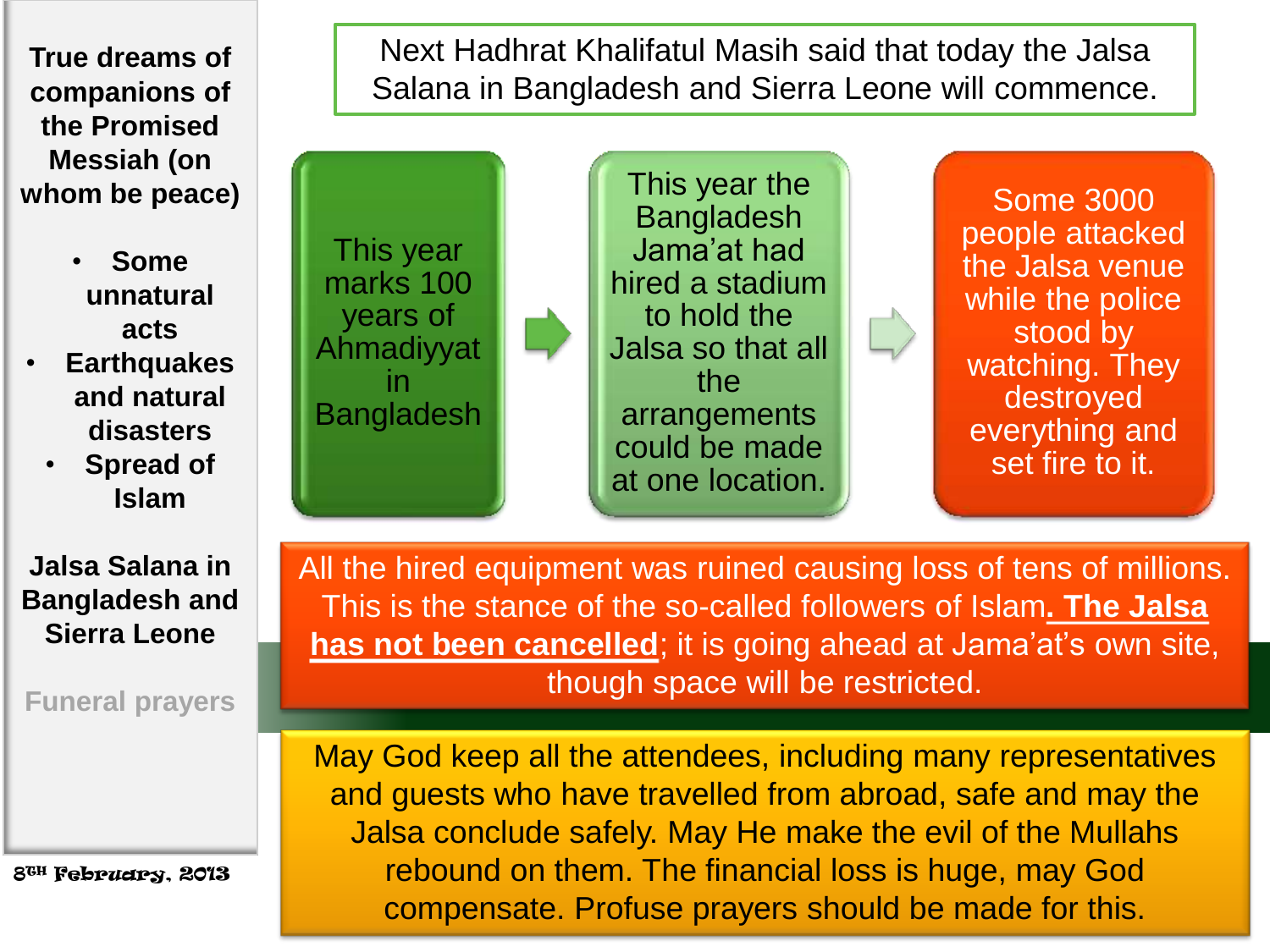- **Some unnatural acts**
- **Earthquakes and natural disasters**
	- **Spread of Islam**

**Jalsa Salana in Bangladesh and Sierra Leone**

**Funeral prayers**

The difference in the religious leaders of **Sierra Leone** is that they have sent messages of goodwill or have attended the Jalsa. At least they have humanity that they attend our programmes in spite of disagreements.

May God reward them for this and may He further open their hearts. Prayers should be made for a blessed and successful Sierra Leone Jalsa.

May the attendees seek its beneficence. With the grace of God Sierra Leone Jama'at is one of the extremely sincere Jama'ats.

May God enhance their sincerity and may this country and rest of Africa soon come in the fold of Ahmadiyyat true Islam.